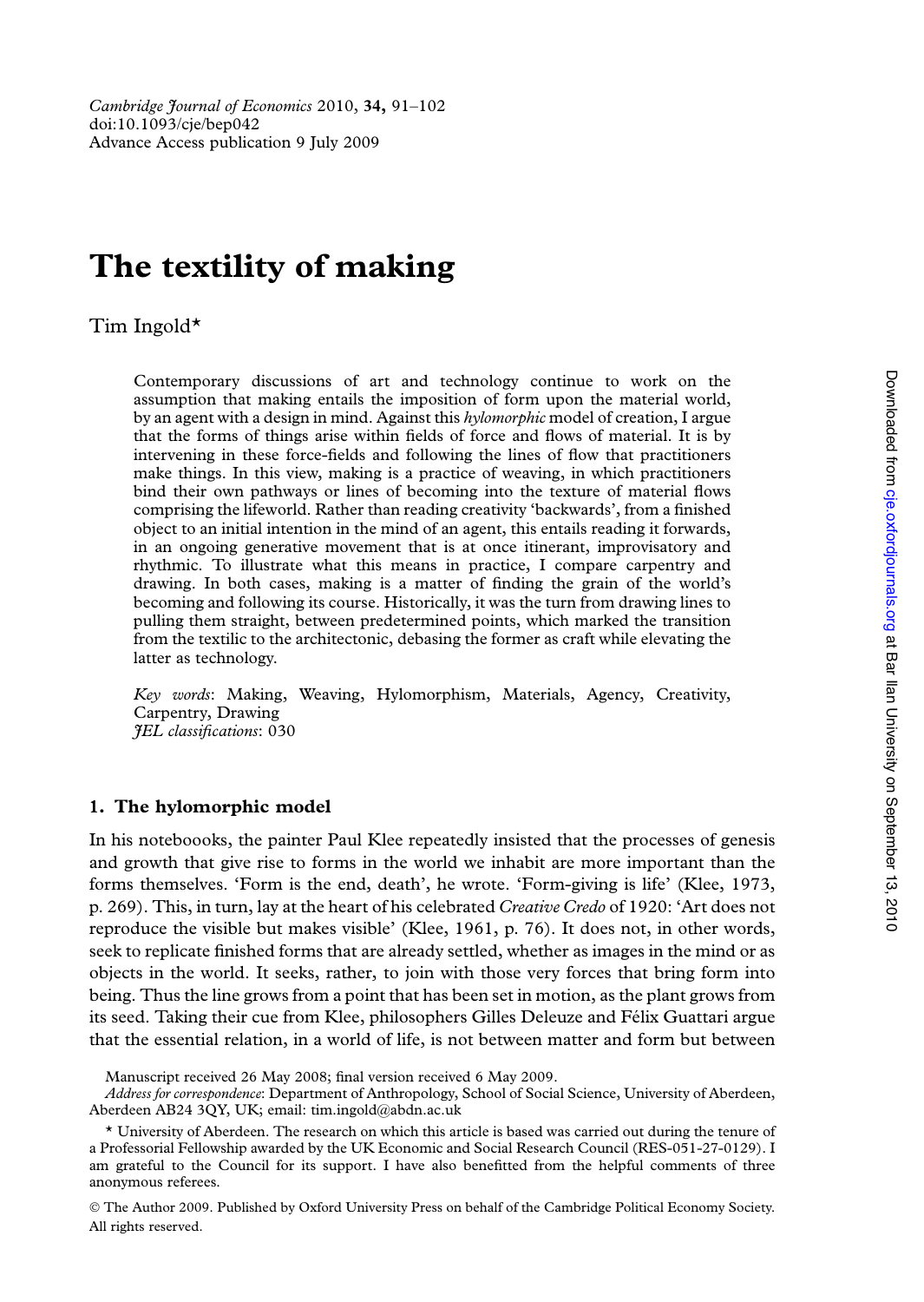materials and forces (Deleuze and Guattari, 2004, p. 377). It is about the way in which materials of all sorts, energised by cosmic forces and with variable properties, mix and meld with one another in the generation of things. And what they seek to overcome in their rhetoric is the lingering influence of a way of thinking about things, and about how they are made and used, that has been around in the Western world for the past two millennia and more. It goes back to Aristotle.

To create any thing, Aristotle reasoned, you have to bring together form (morphe) and matter  $(hyle)$ . In the subsequent history of Western thought, this hylomorphic model of creation became ever more deeply embedded. But it also became increasingly unbalanced. Form came to be seen as imposed by an agent with a particular design in mind, while matter, thus rendered passive and inert, became that which was imposed upon. My critical argument in this article is that contemporary discussions of art and technology, and of what it means to make things, continue to reproduce the underlying assumptions of the hylomorphic model, even as they seek to restore the balance between its terms. My ultimate aim, however, is more radical: with Deleuze and Guattari it is to overthrow the model itself and to replace it with an ontology that assigns primacy to the processes of formation as against their final products, and to the flows and transformations of materials as against states of matter. Form, to recall Klee's words, is death; form-giving is life. I want to argue that what Klee said of art is true of skilled practice in general, namely that it is a question not of imposing preconceived forms on inert matter but of intervening in the fields of force and currents of material wherein forms are generated. Practitioners, I contend, are wanderers, wayfarers, whose skill lies in their ability to find the grain of the world's becoming and to follow its course while bending it to their evolving purpose.

Consider, for example, the operation of splitting timber with an axe. The practised woodsman brings down the axe so that its blade enters the grain and follows a line already incorporated into the timber through its previous history of growth, when it was part of a living tree. 'It is a question', write Deleuze and Guattari, 'of surrendering to the wood, and following where it leads' (2004, p. 451). Perhaps it is no accident that the word used in Greek antiquity to describe the skill of the practitioner, tekhne, is derived from the Sanskrit words for axe, tasha, and the carpenter, taksan. The carpenter is 'one who fashions' (Sanskrit, taksati), a shaper or maker. Yet the Latin verb for 'to weave', texere, comes from precisely the same root (Mitchell, 1997, p. 330). The carpenter, it seems, was as much a weaver as a maker. Or more precisely, his making was itself a practice of weaving: not the imposition of form on pliant substance but the slicing and binding of fibrous material (Ingold, 2000A, pp. 64–5). His axe, as it finds its way through the wood, splitting it as it goes, is guided—as Deleuze and Guattari say—by 'the variable undulations and torsions of the fibres' (2004, p. 450). As for the axe itself, let us suppose that the blade has been knapped from stone. The skilled knapper works by detaching long thin flakes from a core, exploiting the property of conchoidal fracture taken on by the lithic material through its history of geological compression (Pelegrin, 2005, p. 25). Before each blow of the hammer, he locates or prepares a suitable striking platform, whence, on impact, the line of fracture ripples through the material like a wave. The wrought surface of knapped stone, at least until it has been ground smooth, bears the scars of multiple, interleaved fractures.

In the history of the Western world, however, the tactile and sensuous knowledge of line and surface that had guided practitioners through their varied and heterogeneous materials, like wayfarers through the terrain, gave way to an eye for geometrical form, conceived in the abstract in advance of its realisation in a now homogenised material medium. What we could call the *textility* of making has been progressively devalued, while the hylomorphic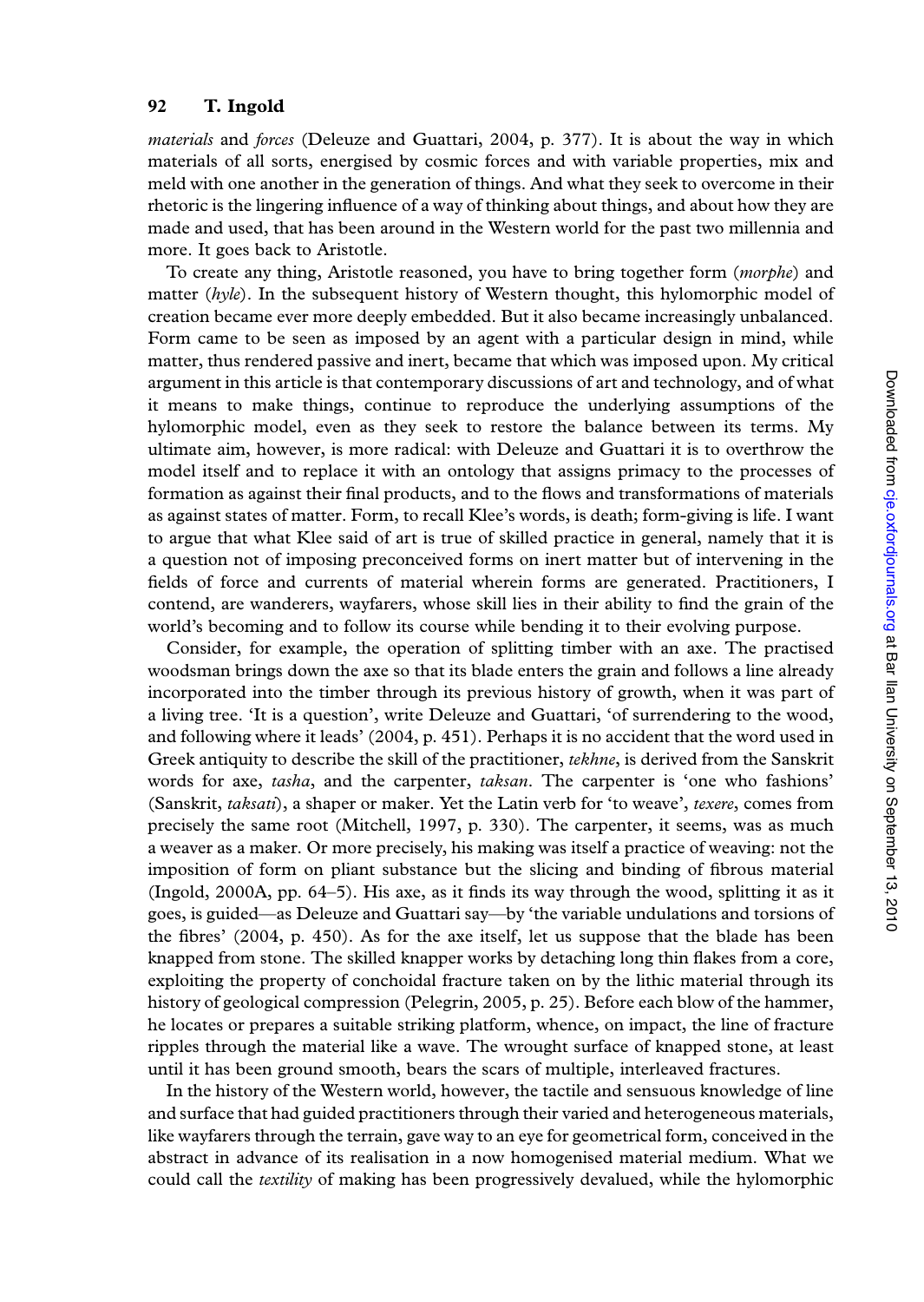#### The textility of making 93

model has gained in strength. The architectural writings of Leon Battista Alberti, in the mid-fifteenth century, mark a turning point in this development. Until then, as David Turnbull has shown in the case of the great medieval cathedral of Chartres, the architect was literally a master among builders, who worked on site, coordinating teams of masons whose task was to cut stones by following the curves of wooden templates and to lay the blocks along lines marked out with string. There was no plan, and the outcome—far from conforming to the dictates of a prior design—better resembled a patchwork quilt (Harvey, 1974, p. 33). For Alberti, however, architecture was a concern of the mind. 'It is quite possible', he wrote, 'to project whole forms in the mind without any recourse to the material, by designating and determining a fixed orientation and conjunction for the various lines and angles' (Alberti, 1988, p. 7). Such lines and angles together comprise what Alberti called the 'lineaments' of the building. These lineaments have a quite different status from the lines that masons cut from templates or laid with string. They comprise a precise and complete specification for the form and appearance of the building, as conceived by the intellect, independently and in advance of the work of construction. On paper, the lineaments would have been inscribed as drawn lines, which could be either straight or curved. Indeed, Alberti's lines have their source in the formal geometry of Euclid. 'The straight line', he explains, 'is the shortest possible line that may be drawn between two points', whereas 'the curved line is part of a circle' (Alberti, 1988, p. 19). What art historian Jean-François Billeter writes of the line of Euclidean geometry applies with equal force to the Albertian lineament: it 'has neither body nor colour nor texture, nor any other tangible quality: its nature is abstract, conceptual, rational' (Billeter, 1990, p. 47).

#### 2. Following materials

Thus the textility of building gave way to an architectonics of pure form. And from that point on, despite their common etymological origin, the technical and the textilic were set on radically divergent paths. While the former was elevated into a system of operational principles, a technology, the latter was debased as mere craft, revealing the almost residual or interstitial 'feel' of a world engineered in the light of reason. Embodied within the very concept of technology was an ontological claim, namely, that things are constituted in the rational and rule-governed transposition of preconceived form onto inert substance, rather than in a weaving of, and through, active materials (Ingold, 2000B, p. 312).<sup>1</sup> 'Technology', in other words, is one answer to the question, 'what does it mean to make things?' It is an answer, however, that does not readily stand up in the theatre of practice. For makers have to work in a world that does not stand still until the job is completed, and with materials that have properties of their own and are not necessarily predisposed to fall into the shapes required of them, let alone to stay in them indefinitely (Ingold and Hallam, 2007, pp. 3–4). Building contractors, tasked with the implementation of architectural design, know this all too well—as Matisse Enzer, a contractor with long experience of working with architects, explains:

Architects think of a building as a complete *thing*, while builders think of it and know it as a sequence—hole, then foundation, framing, roof, etc. The separation of design from making has resulted in a built environment that has no 'flow' to it. You simply cannot design an improvisation or an adaptation. It's dead (cited in Brand, 1994, p. 64).

<sup>&</sup>lt;sup>1</sup> Precisely because 'technology' *is* an ontological claim, it makes no sense to treat technology as a subject about which ontological claims can be made. If the claim embodied in the concept is without foundation, then so is the concept itself.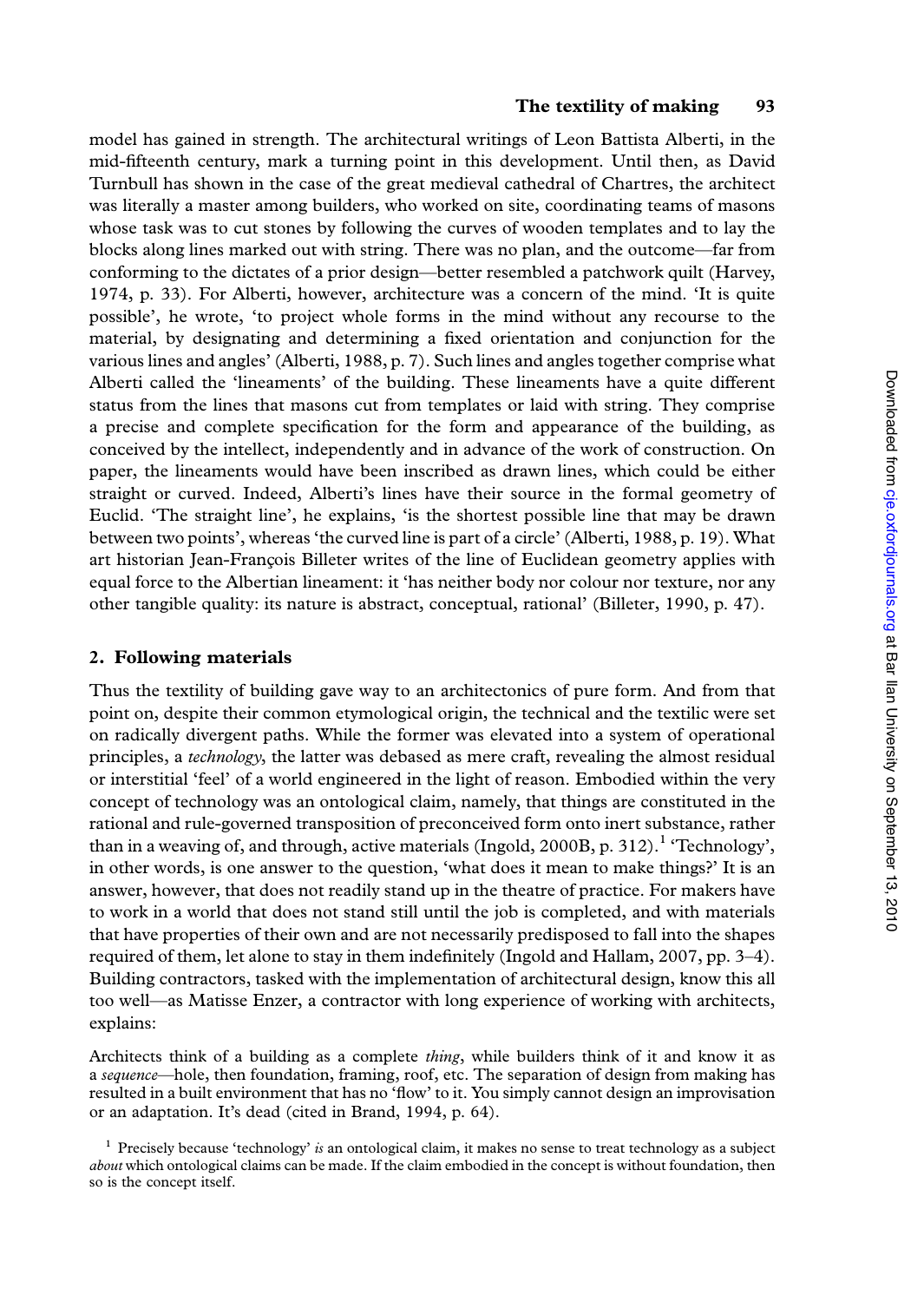Or as Stewart Brand puts it, there is a kink between the world and the architect's idea of it: 'The idea is crystalline, the fact fluid' (Brand, 1994, p. 2). Builders inhabit that kink.

Contemporary architecture is not, however, universally blind to the disjunction between theory and practice. The distinguished Portuguese architect Alvaro Siza, for example, admits that while he can build and design houses, he has never been able to build a *real* house, by which he means 'a complicated machine in which every day something breaks down' (Siza, 1997, p. 47). Besides builders and repair-men of diverse trades—bricklayers, joiners, slaters, plasterers, plumbers and so on—the real heroes of house building, according to Siza, are the people who live in them who, through unremitting effort, shore them up and maintain their integrity in the face of sunshine, wind and rain, the wear and tear inflicted by human occupancy, and the invasions of birds, rodents, insects, arachnids and fungi (Siza, 1997, p. 48). Like life itself, a real house is always work in progress, and the best that inhabitants can do is to steer it in the desired direction. Likewise the gardener, armed with spade, fork and trowel, has to struggle to prevent the garden from turning into a jungle. More generally, whenever we encounter matter, as Deleuze and Guattari insist, 'it is matter in movement, in flux, in variation'. And the consequence, they go on to assert, is that 'this matter-flow can only be followed' (Deleuze and Guattari, 2004, p. 451). What Deleuze and Guattari call 'matter-flow', I would call material. Accordingly, I recast the assertion as a simple rule of thumb: to *follow the materials* (Ingold, 2007A, p. 314).<sup>1</sup>

To apply this rule is to intervene in a world that is continually 'on the boil'. Perhaps it could be compared to a huge kitchen. In the kitchen, stuff is mixed in various combinations, generating new materials in the process, which will, in turn, become mixed with other ingredients in an endless process of transformation. To cook, containers have to be opened and their contents poured out. We have to take the lids off things. Faced with the anarchic proclivities of his or her materials, the cook has to struggle to retain some semblance of control over what is going on. An even closer parallel might be drawn with the laboratory of the alchemist. The world according to alchemy, as art historian James Elkins explains, was not one of matter that might be described in terms of its molecular composition, but one of substances, which were known by what they look and feel like, and by following what happens to them as they are mixed, heated or cooled. Alchemy, writes Elkins, 'is the old science of struggling with materials, and not quite understanding what is happening' (Elkins, 2000, p. 19). His point is that this, too, is what painters have always done. Their knowledge was also of substances, and these were often little different from those of the alchemical laboratory. As practitioners, the builder, the gardener, the cook, the alchemist and the painter are not so much imposing form on matter as bringing together diverse materials and combining or redirecting their flow in the anticipation of what might emerge.

In their attempts to rebalance the hylomorphic model, theorists have insisted that the material world is not passively subservient to human designs. They have expressed this, however, by appeal not to the vitality of materials but to the agency of objects. If persons can act on objects in their vicinity, so, it is argued, can objects 'act back', causing persons to do what they otherwise would not. The speed-bump on the road, to take a familiar example adduced by Bruno Latour, causes the driver to slow down, its agency here substituting for

 $<sup>1</sup>$  I mean following to be understood here in an active rather than passive sense. It is not blind. The hunter</sup> following a trail must remain ever alert to visual and other sensory cues in an ever-changing environment and must adjust his course accordingly. In following materials the practitioner does the same. The consequence of failure would be that the work goes off track and cannot be carried on. I should add that it is not only practitioners who are bound by this injunction. So too are those who would study their work. For the latter too, if the observational thread is lost, then the description falters.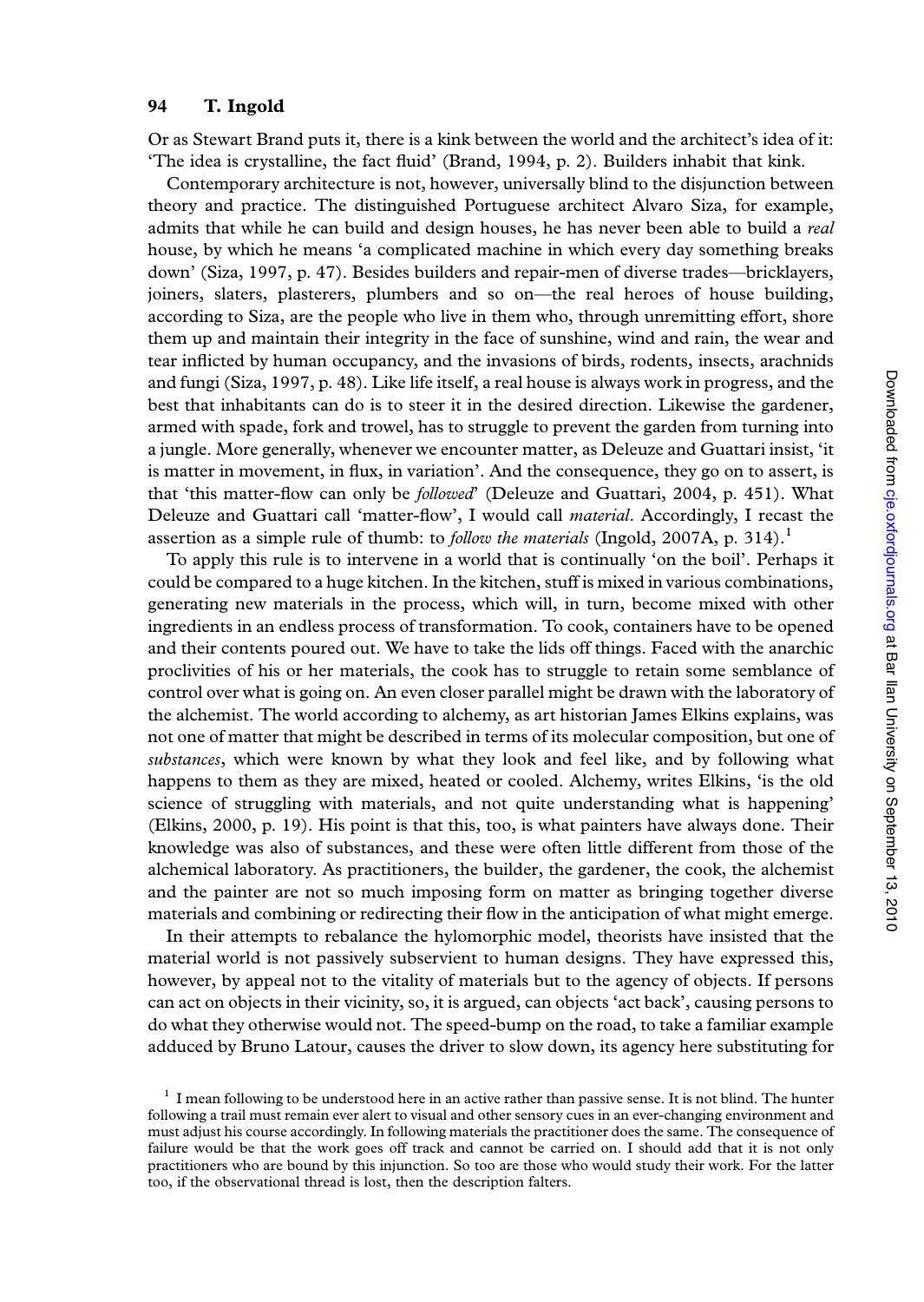that of the traffic policeman (Latour, 1999, pp. 186–90). We may stare at an object, explains Elkins (with acknowledgement to the psychoanalysis of Jacques Lacan), but the object also stares back at us, so that our vision is caught in a 'cat's cradle of crossing lines of sight' (Elkins, 1996, p. 70). And in a precise reversal of the conventional subject–object relations of hylomorphism, archaeologist Chris Gosden suggests that in many cases it is not the mind that imposes its forms on material objects, but rather the latter that give shape to the forms of thought (Gosden, 2005, p. 196). In this endless shuttling back and forth between the mind and the material world, it seems that objects can act like subjects and that subjects can be acted upon like objects. Instead of subjects and objects there are 'quasiobjects' and 'quasi-subjects', connected in relational networks (Latour, 1993, p. 89).

Yet, paradoxically, these attempts to move beyond the modernist polarisation of subject and object remain trapped within a language of causation that is founded on the very same grammatical categories and that can conceive of action only as an *effect* set in train by an agent (Ingold, 2007B, p. 52). 'Agents', according to Alfred Gell, 'initiate "actions" which are ''caused'' by themselves, by their intentions, not by the physical laws of the cosmos' (Gell, 1998, p. 16). The intention is the cause, the action the effect. Assuming that human beings alone are capable of initiating actions in this sense, Gell nevertheless allows that their agency may be distributed around a host of artefacts enrolled in the realisation of their original intentions. These artefacts then become 'secondary agents' to the 'primary agency' of the human initiators (Gell, 1998, pp. 20–1). Not all would concur with Gell that actions are the effects of prior intentions, let alone with the identification of the latter with mental states. Intentionality and agency, as Carl Knappett argues, are not quite the same: 'artifacts such as traffic lights, sleeping policemen, or catflaps might be described as possessing a kind of agency, yet it would be much harder to argue that they manifest intentionality' (Knappett, 2005, p. 22). It would indeed be foolish to attribute intentions to catflaps. But is it any less so to suggest that they 'possess agency'? Rather that attributing the action to the agency of the flap (along with that of the cat, and of the cat's owner who installed the flap in her door so she would not have to open it herself), would it not make more sense to attribute the operation of the flap to the action into which it was recruited, of the cat's making its way in or out of doors? Surely, neither the cat nor the flap possess agency; they are rather *possessed by the action*. Like everything else, as I shall now show, they are swept up in the generative currents of the world.

#### 3. Flying kites

The world we inhabit is not made up of subjects and objects, or even of quasi-subjects and quasi-objects. The problem lies not so much in the  $sub-$  or the  $ob-$ , or in the dichotomy between them, as in the -ject. For the constituents of this world are not already thrown or cast before they can act or be acted upon. They are in the throwing, in the casting. The point may best be illustrated by means of a simple experiment that I have myself carried out with my students at the University of Aberdeen. Using fabric, matchstick bamboo, ribbon, tape, glue and twine, and working indoors on tables, we each made a kite. It seemed that we were assembling an object. But as soon as we carried our creations outside, they leaped into action, twirling, spinning, nose-diving and, occasionally, flying. How did this happen? Had some animating principle magically jumped into the kites, causing them to act most often in ways we did not intend? Were we witnessing, in their unruly behaviour, the consequences of interaction between—in each case—a person (the flyer) and an object (the kite), which can only be explained by imagining that the kite had acquired an 'agency'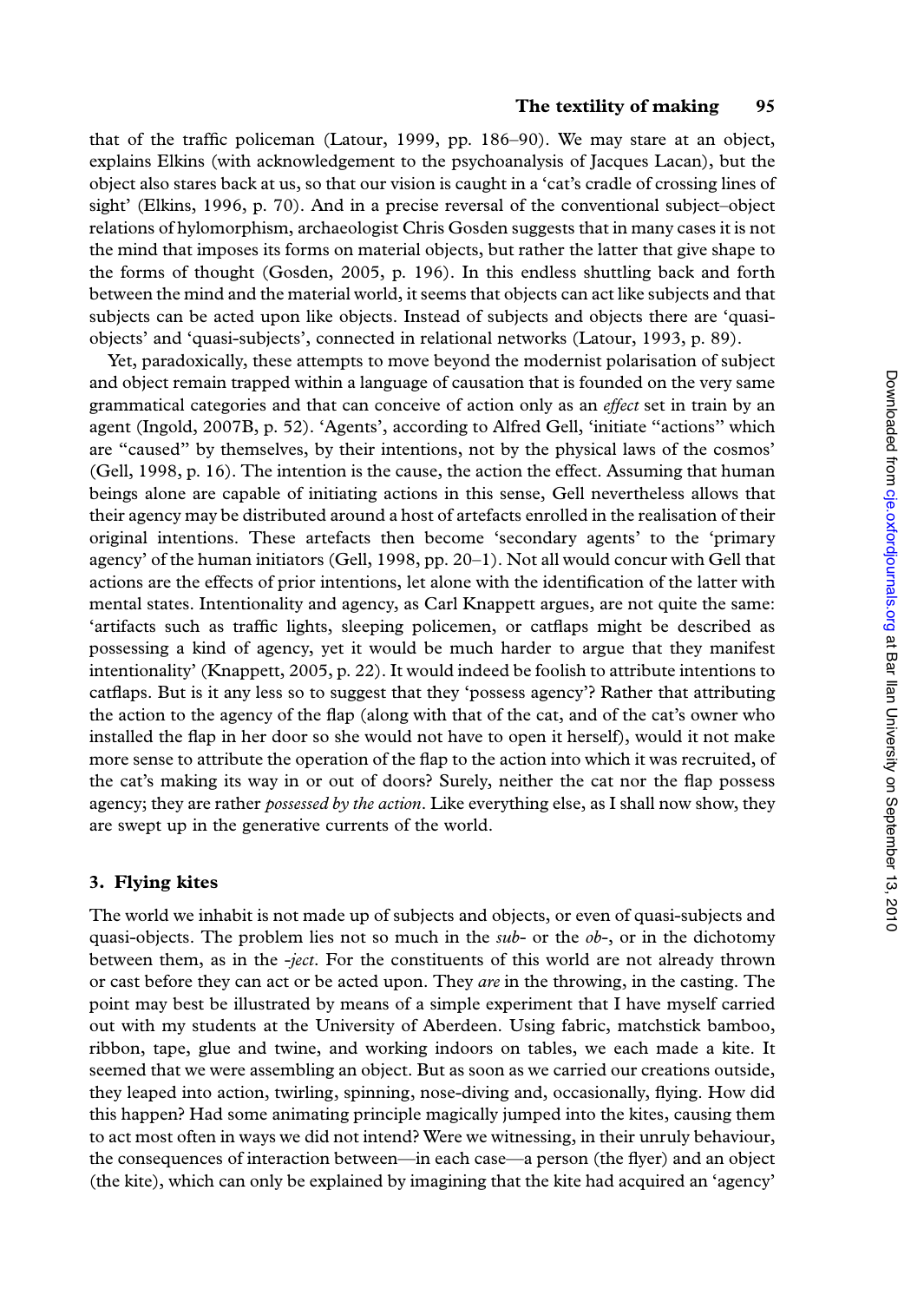capable of counteracting that of the flyer? Of course not. The kites behaved in the way they did because, at the moment we went out of doors, they were swept up, as indeed we were ourselves, in those currents of air that we call the wind. The kite that had lain lifeless on the table indoors, now immersed in these generative currents, had come to life. What we had thought to be an object was revealed as what I would call a *thing*. And the thing about things, if you will, is that far from standing before us as a fait accompli, complete in itself, each is a 'going on'—or better, a place where several goings on become entwined.<sup>1</sup>

As the philosopher Martin Heidegger put it, albeit rather enigmatically, the thing presents itself 'in its thinging from out of the worlding world' (Heidegger, 1971, p. 181). It is a particular gathering together or interweaving of materials in movement. Thus, the very 'thinginess' of the kite lies in the way it gathers the wind into its fabric and, in its swooping, describes an ongoing 'line of flight'. This line should on no account be confused with the line connecting the kite with the flyer. For lines of flight, as Deleuze and Guattari insist, do not connect. Like the stems of plants growing from their seeds, to return to Klee's image, such lines trace the paths of the world's becoming—its 'worlding'—rather than connecting up, in reverse, sequences of points already traversed. The line of flight, write Deleuze and Guattari, 'is not defined by the points it connects, or by the points that compose it; on the contrary, it passes between points, it comes up through the middle ... A becoming is neither one nor two, nor the relation of the two; it is the in-between, the ... line of flight ... running perpendicular to both' (Deleuze and Guattari, 2004, p. 323). Moreover, what goes for the kite-in-the-air, in its thinging, also goes for the flyer-on-the-ground. If the kite is not endowed with an agency that causes it to act, then neither is the human flyer. Like the kite, the human is not a being that acts—an agent—but a 'hive of activity' (Ingold, 2007A, p. 317), energised by the flows of materials, including the currents of air, that course through the body and, through processes of respiration and metabolism, keep it alive.<sup>2</sup> Like the kite's line of flight, so the life-trajectory of the flyer follows a course orthogonal to any line we might draw connecting the kite as (quasi-)object with the flyer as (quasi-)subject.

In practice, then, flyer and kite should be understood not as interacting entities, alternately playing agent to the other as patient, but as trajectories of movement, responding to one another in counterpoint, alternately as melody and refrain. We could say the same of the builder, in relation to the brick and mortar of a house under construction, the gardener in relation to the soil in his or her beds, the cook in relation to the ingredients of a pie, and the painter in relation to pigments and oils. Daniel Miller, a leading figure in the study of material culture, has argued that it is by studying 'what people do with objects' that we can best understand how they create worlds of practice (Miller, 1998, p. 19). However, neither brick nor mortar, nor soil, nor the ingredients in the kitchen, nor paints and oils, are objects. They are materials. And what people do with materials, as we have seen, is to follow them, weaving their own lines of becoming into the texture of material flows comprising the lifeworld. Out of this, there emerge the kinds of things we call buildings, plants, pies and paintings. In the very first move that isolates these things as objects, however, theorists of material culture have contrived to rupture the very flows that brought

 $1$  Further reflection led us to conclude that the kite had never been an object in the first place, although it had seemed like one. Instead, we came to think differently about out process of making. We saw it less as an assembly of elementary components into a final composite, and more as a binding of materials each of which had particular dynamic properties—of runniness, stickiness, rigidity, flexibility and so on—calling in our work for specific bodily postures, gestures and manoeuvres.<br><sup>2</sup> In this sense, of course, there is no opposition between persons and things. Rather, persons are things too

or, as Timothy Webmoor and Christopher Whitmore put it, 'Things are us!' (Webmoor and Whitmore, 2008).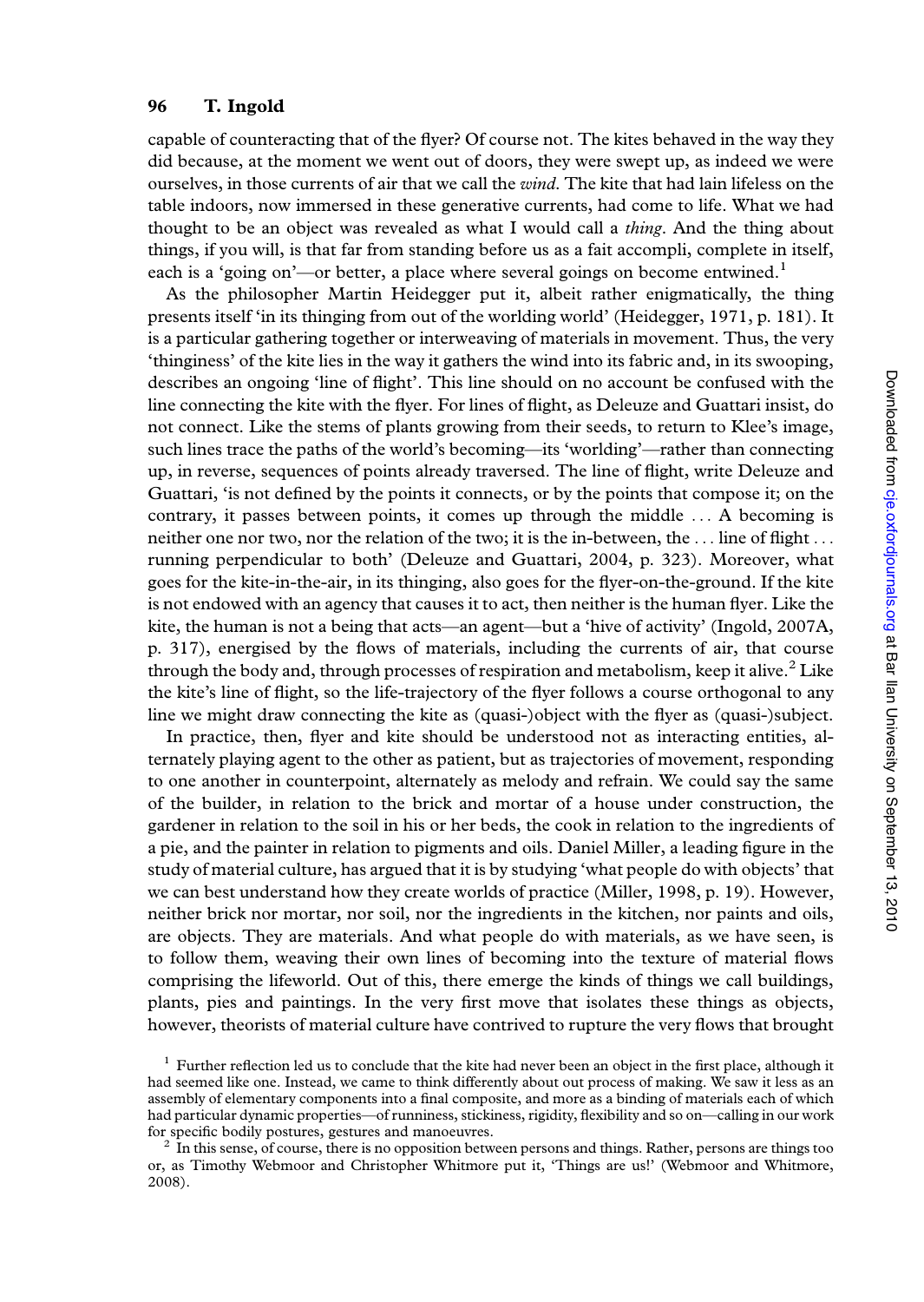them to life. The 'problem of agency' is thus one that they have created for themselves, born of the attempt to re-animate a world already rendered lifeless by an exclusive focus on the 'objectness' of things. Theirs is a world not of things that exist in the throwing, but in which the die is already cast. It is indeed striking that the more theorists have to say about agency, the less they seem to have to say about life. To rewrite the life of things as the agency of objects is to effect a double reduction, of things to objects, and of life to agency. And the source of this reductive logic lies in the hylomorphic model.

#### 4. Sawing planks

My aim is to restore things to life and, in so doing, to celebrate the creativity of what Klee (1973, p. 269) called 'form-giving'. This means putting the hylomorphic model into reverse. More specifically, it means reversing a tendency, evident in much of the literature on art and material culture, to read creativity 'backwards', starting from an outcome in the form of a novel object and tracing it, through a sequence of antecedent conditions, to an unprecedented idea in the mind of an agent. This backwards reading is equivalent to what anthropologist Alfred Gell has called the *abduction of agency*. Every work of art, for Gell, is an 'object' that can be 'related to a social agent in a distinctive, "art-like" way' (Gell, 1998, p. 13). By 'art-like', Gell means a situation in which it is possible to trace a chain of causal connections running from the object to the agent, whereby the former may be said to index the latter. To trace these connections—to look through the work to the agency *behind* it (see Knappett, 2005, p. 128)—is to perform the cognitive operation of abduction. From the argument set out in the previous paragraphs it should be clear why I believe this view to be fundamentally mistaken. A work of art, I insist, is not an object but a thing and, as Klee argued, the role of the artist—as that of any skilled practitioner—is not to give effect to a preconceived idea, novel or not, but to join with and follow the forces and flows of material that bring the form of the work into being. The work invites the viewer to join the artist as a fellow traveller, to look with it as it unfolds in the world, rather than behind it to an originating intention of which it is the final product.

Following, Deleuze and Guattari observe, is a matter not of *iteration* but of *itineration* (Deleuze and Guattari, 2004, p. 410). Artists—as also artisans—are itinerant wayfarers. They make their way through the taskscape (Ingold, 2000B, pp. 194–200) as do walkers through the landscape, bringing forth their work as they press on with their own lives.<sup>1</sup> It is in this very forward movement that the creativity of the work is to be found. To read creativity 'forwards' entails a focus not on abduction but on improvisation (Ingold and Hallam, 2007, p. 3). To improvise is to follow the ways of the world, as they open up, rather than to recover a chain of connections, from an end-point to a starting-point, on a route already travelled. Here are Deleuze and Guattari again:

One launches forth, hazards an improvisation. But to improvise is to join with the World, or to meld with it. One ventures from home on the thread of a tune. Along sonorous, gestural, motor

<sup>&</sup>lt;sup>1</sup> I emphasise that this is so even if they are following directions laid down in a plan, score or recipe. In practice, planned action and itineration are not alternative procedures. The practitioner does not have to choose between one and the other, or to find some way to combine them. This is because directions do not, in themselves, tell practitioners what to do. A signpost means nothing until it is placed somewhere in the terrain. Likewise, every direction draws its meaning from its placement in a taskscape that is already familiar thanks to previous experience. Only when so placed does it indicate a trail that can practicably be followed. And to proceed from one direction marker to the next, practitioners have to find their way, attentively and responsively, but without further recourse to explicit instruction (Ingold, 2001, pp. 137–8).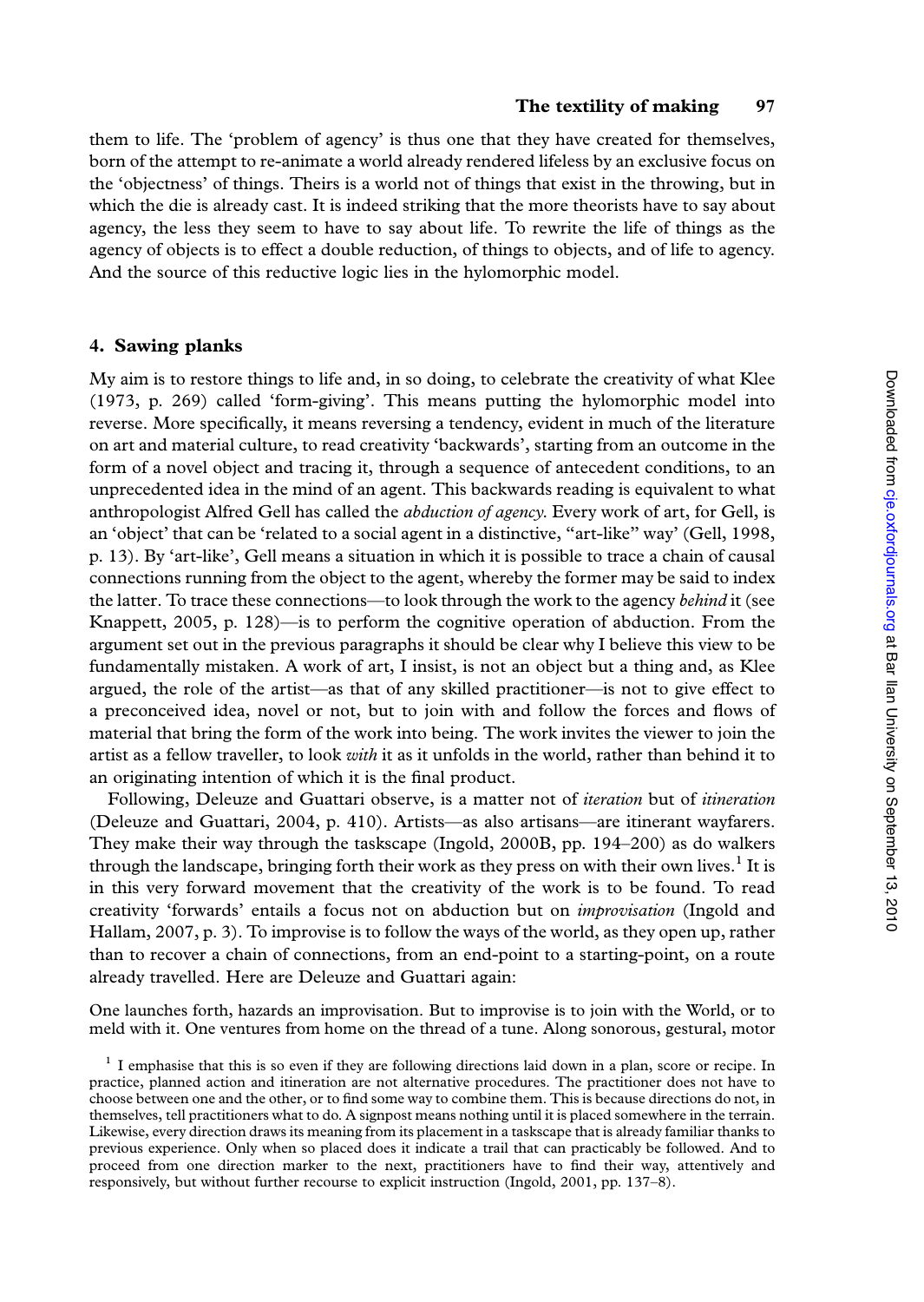lines that ... graft themselves onto or begin to bud ''lines of drift'' with different loops, knots, speeds, movements, gestures, and sonorities (2004, pp. 343–4).

Life, for Deleuze and Guattari, issues along such thread-lines or lines of drift. Along them, points are not joined so much as swept up and rendered indiscernible in the current of movement (Deleuze and Guattari, 2004, p. 324). Life is open-ended: its impulse is not to reach a terminus but to keep on going.

Elsewhere (Ingold, 2006), I have illustrated the difference between iteration and itineration with the example of sawing through a plank of wood. Sawing a plank is like going for a walk. In walking, steps do not follow one another in succession, like beads on a string. Rather, every step is a development of the one before and a preparation for the one following. The same is true of every stroke of the saw. Moreover, just as no two steps are quite the same, so too, every stroke is a little different. As the cut proceeds, the force, amplitude, speed and torque varies, albeit almost imperceptibly, from stroke to stroke, as does the posture of the body and the muscular-skeletal configurations of tension and compression that keep it in balance (Ingold, 2006, p. 74). From a point of view external to the action, it may look as though the carpenter is merely reproducing the same gesture, over and over again, or that sawing is just the repetitive execution of a single step in the operational sequence (châine opératoire) involved in, say, making a bookcase. For the carpenter himself, however, who is obliged to follow the material and respond to its singularities, sawing is a matter of engaging 'in a continuous variation of variables, instead of extracting constants from them' (Deleuze and Guattari, 2004, p. 410). The carpenter who has a feel for what he is doing is one who can bring the many concurrent variations with which he must engage more or less into phase with one another.<sup>1</sup> This calls for continual correction, in response to an ongoing perceptual monitoring of the task as it unfolds (Ingold, 2006, pp. 76–7). That is why no two strokes are identical. And it is also why sawing has a rhythmic quality. For there to be rhythm, movement must be *felt*. Rhythmicity, as the philosopher Henri Lefebvre argues, implies not just repetition but differences within repetition (Lefebvre, 2004, p. 90). Thus there is no rhythm in the perfectly iterative rotations of the mechanical cutter. The mechanism feels nothing and is wholly unresponsive to what is going on while it rotates. The same is true of the oscillations of the pendulum or metronome. Iteration is metronomic, itineration rhythmic. $<sup>2</sup>$ </sup>

Let us imagine the carpenter in his workshop, in a village high in the French Alps, where the art critic, novelist and painter, John Berger, has made his home. The workshop, or charpente, occupies the second floor of one of the outbuildings of an old farm. Its floor,

<sup>1</sup> Charles Keller has described what he calls the 'playing out' phase of artisanal activity, such as in silversmithing and weaving, in terms ostensibly similar to mine. 'What appears to the observer to be a linear series of steps, a *châine opératoire'*, Keller argues, 'is a complex reciprocal process for the practitioner' (Keller, 2001, p. 27). But behind the similarity lies a fundamental difference of approach. For Keller remains wedded to a mentalist view of action according to which for every movement there is a corresponding 'kinaesthetic image'. The challenge for the practitioner, then, is to coordinate the images rather than harmonise the

movements themselves.<br><sup>2</sup> It might be objected that the distinctions I draw here between the handsaw and the rotary cutter, and between the arm of the carpenter and that of the pendulum, are arbitrary and without foundation. In the real world, mechanical contrivances are sensitive to environmental perturbations, just as people are. A pendulum, for example, may respond in its swing to the contours of the surface on which it is mounted, as well as to air pressure, heat and humidity. Even the metronome may not be truly metronomic. But while I would concede that the perfect machine is an ideal that cannot be realised in practice, the mechanical ideal is nevertheless driven by an aspiration of systemic closure. While in operation, the machine is designed to be as exact as possible in the execution of a course determined by settings fixed in advance. It *should* not feel anything even though perhaps it does.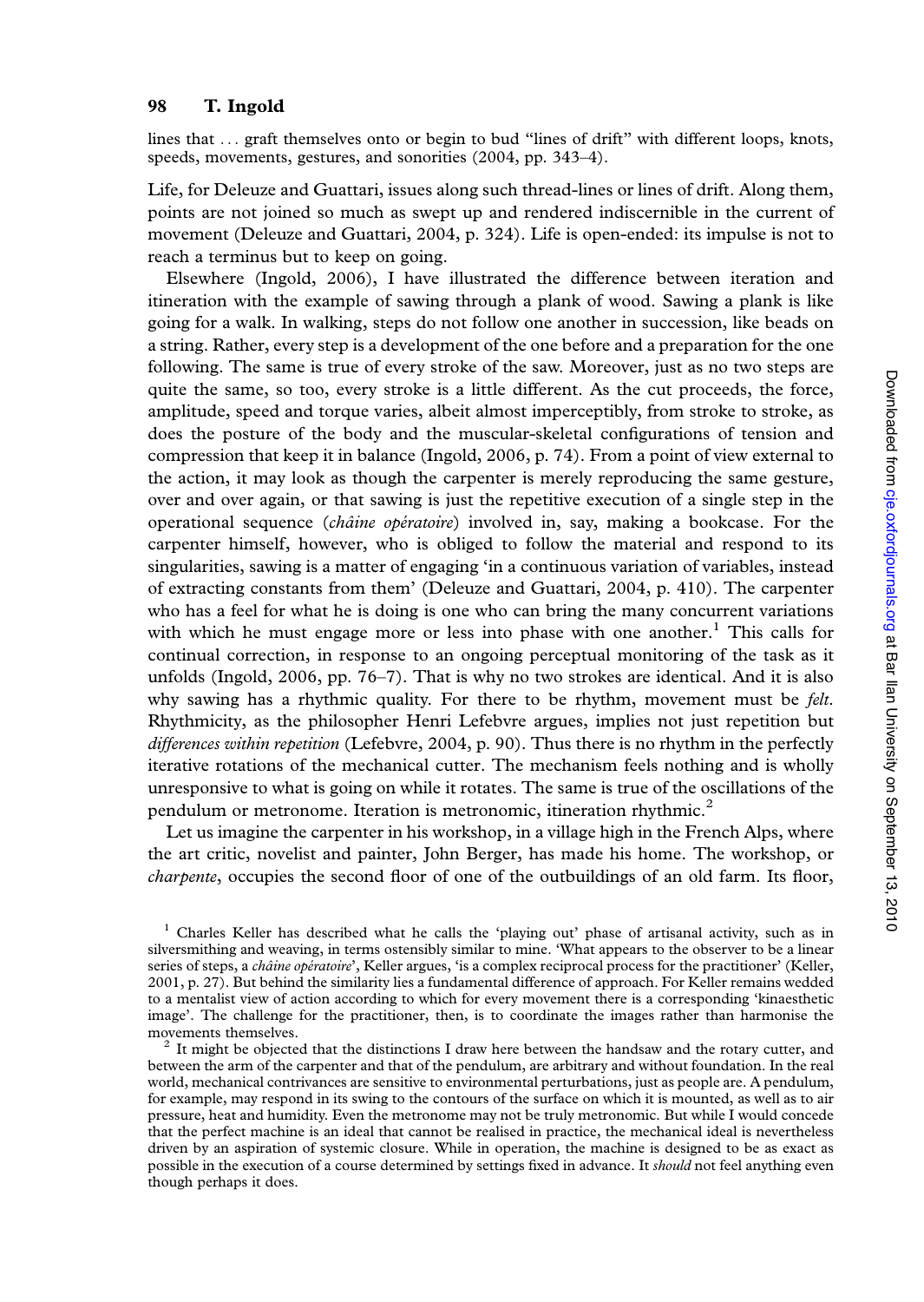#### The textility of making 99

walls and roof-beams have been hewn from timber, just as have the planks on which he now works. You can see in the beams traces of the movements of the axe that cut them, following the grain that reveals the provenance of every beam from a tree once growing in the forest. The *charpente*, Berger observes, is 'filled with time'. There is the time it took for the trees to grow, the time to let their wood dry, the time to build with them and—now that the building has reached the end of its useful life and its planks can fetch a good price elsewhere—the time spent putting away, taking out and pulling down (Berger, 2005, p. 139). But why does Berger choose to include the story of the charpente in a dialogue with his daughter, Yves, on the subject of *drawing*? The clue comes right at the end: 'Le dessinateur comme charpentier. Le dessin comme forêt?' (Berger, 2005, p. 144). Could it be that drawing is an activity like carpentry, or even that there is a parallel between the drawn lines of a sketch and the lines of growth of living trees? I believe the parallel is apt, and that a consideration of drawing can serve very well to bring out the itinerant, improvisatory and rhythmic qualities of making as a way of working with lines.

#### 5. Drawing lines

The act of drawing, Berger argues, is intrinsically dynamic and temporal, leaving its traces 'as eddies on the surface of the stream of time' (Berger, 2005, p. 124). It is about becoming rather than being. You cannot be a mountain, or a buzzard soaring in the sky, or a tree in the forest. But you can become one, by aligning your own movements and gestures with those of the thing you wish to draw, as Heidegger would say, in its 'thinging'. 'It's a flowing', says Berger, and at the same time, a 'continuous correcting' (Berger, 2005, pp. 124–5). The draughtsman with her pencil, just like the carpenter with his saw, must feel where she is going, and must continually adjust her gestures so as to maintain alignment with a moving target. Moreover, as with the mountain path, the buzzard's flight or the tree root, the drawn line does not connect predetermined points in sequence but 'launches forth' from its tip, leaving a trail behind it. Or, as Klee famously put it, the line 'goes out for a walk' (Klee, 1961, p. 105). It has no end-point: one can never tell when a drawing is finished. In this regard, according to art historian Norman Bryson, drawing differs from painting—or at least from oil painting as it has developed in the Western tradition (Bryson, 2003, p. 149). The density and opacity of oil paint is such as to obscure the processes that led up to the work of art. All the revisions, alterations, erasures and false starts that went into making it remain hidden, buried under the surface that meets the eye. We are thus more inclined to treat the work as a finished object, and to treat it as an index of the intentions of the artist, as though the latter were linked to the former by a simple chain of cause and effect. In short, the painting predisposes viewers towards the logic of abduction.

But with drawing it is quite otherwise. For the drawn line is irretractable.<sup>1</sup> Once made it cannot be covered up. Other lines may be drawn over or across it, but it is still there for all to see, an indelible record of the pressure of the fingers on the pencil that made it, driven by the impatience, control or anxiety of the maker. In the ways it is both drawn and seen, as Elkins observes, any drawing is strongly tactile, 'an archive of its maker's muscles' (Elkins, 1996, p. 227). Thus, drawing leaves nowhere to hide. 'Relentless, it forces everything into the open' (Bryson, 2003, p. 149). Whereas a painting exists 'in the tense of the completed past', in drawing the time of completion never arrives. It is always ongoing, always work in

 $<sup>1</sup>$  It is true that lines drawn with a pencil can be erased. But rubbing out, as an action, has a quite different</sup> quality from drawing. The movement entailed is one of scrubbing rather than tracing, and is oriented to surface rather than line. It is in this sense akin to painting over. Complete erasure, however, is almost impossible, since the pencil leaves its mark as a groove in the paper.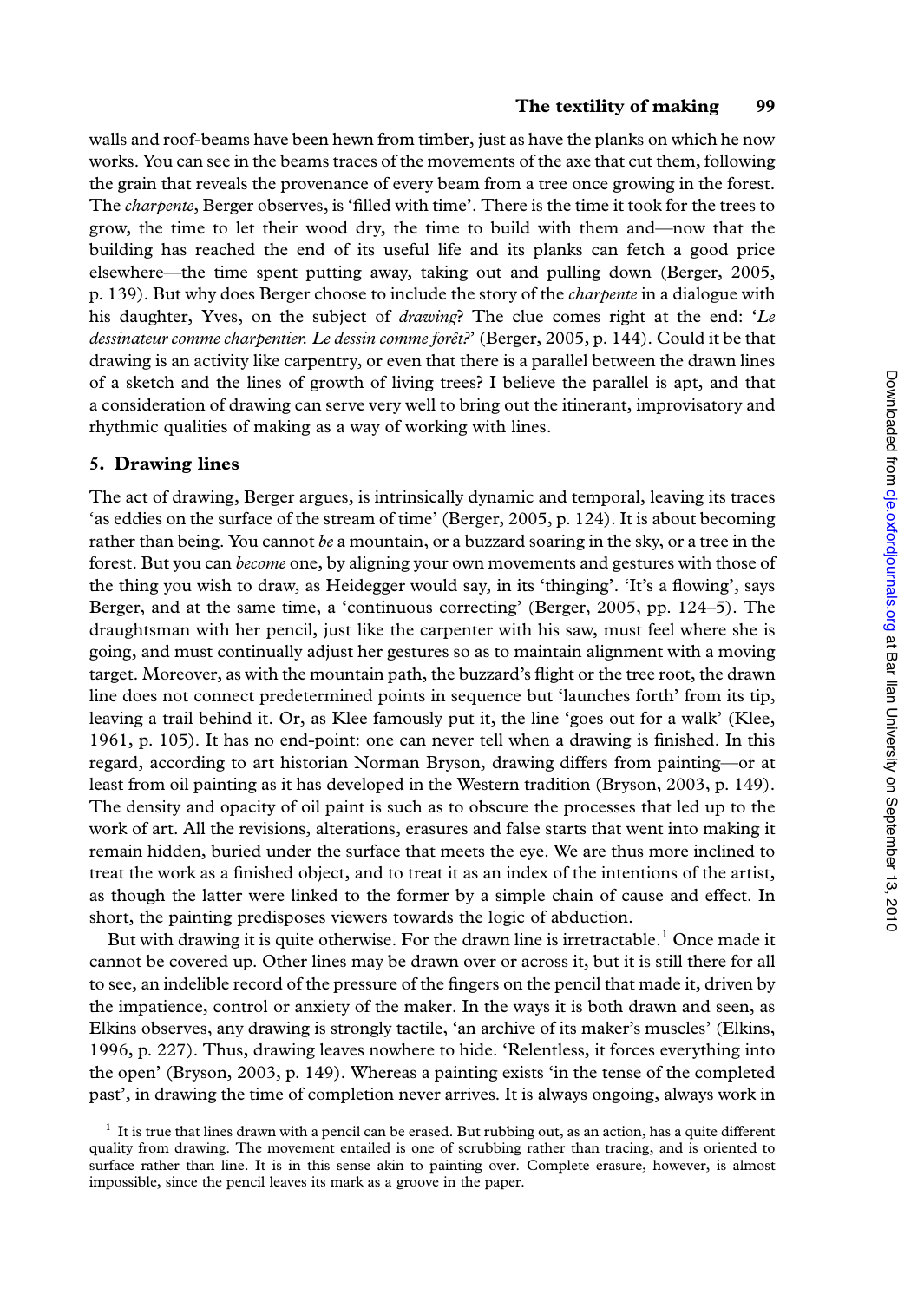progress. The last line to have been drawn is never the last line that *could* have been drawn: even that final line 'is in itself open to a present that bars the act of closure' (Bryson, 2003, p. 150). And so drawing carries on, dicing with the hazards of improvisation, tracing a path that runs not from an image in the mind of a maker to its expression in the material world but orthogonally, looping in and out between mind and paper rather as a swimmer dives into water and comes back up for air (Berger, 2005, p. 125), or as the embroiderer's thread loops over and under in stitching. The mark on paper, writes Bryson,

leads as much as it is led: it loops inward from the paper to direct the artist's decision concerning the line that is next to be drawn, and loops back out, as a new trace on paper, *sewing* the mind into the line, binding mind and line in a suturing action ... into a knot that grows tighter and tighter ... Every drawing that is made re-enacts the same fatal rhythm, following an open expanse ... that gradually yields to a network of lines that close in on the drawing and pull the net tight, immobilizing the design (Bryson, 2003, pp. 154–5).

I would like to suggest that what Bryson says of drawing applies generally to the skilled practice of making things. This, in turn, gives us an answer to a key question posed by social anthropologist Karin Barber. In a world of fluid process, how can emergent forms be made to last? What makes things stick (Barber, 2007, p. 25)? Our answer is that it is not because of the inertia of the materials of which they are made that things endure beyond the moment of their emergence, but because of the contrary forces of friction that materials exert on one another when they are ever more tightly interwoven.

In conclusion, however, I would like to return to the 'lineaments' of Alberti. For on the face of it, these abstract, conceptual and intangible lines could not be more different from the marks made by carpentry, drawing or embroidery, with all their vivid presence, dynamism and tactility. The lines of Renaissance art and architecture did indeed come to lie *in between* mind and world, projected onto paper as if on the glass of a window through which the viewing subject fixes his gaze on the objects of his attention. Yet even Alberti imagined these lines as threads, like those of a veil stretched between the eye and the thing seen, and so fine that they could not be split (Alberti, 1972, p. 38). In effect, Alberti's lineaments were threads pulled taut. The taut thread or string, as I have argued elsewhere (Ingold, 2007C, p. 159), was the precursor of the drawn line of architectural design, whose straightness was compared to that of a ray of light. Sixteenth century treatises on perspective even depicted sight lines as lines of tightly stretched thread, but with loose ends that betrayed their nature (Mitchell, 2006, pp. 348–53). The example of Chartres Cathedral, however, shows that the master-builders of medieval times were already stringing out lines on the ground, much as methodical gardeners still do today (Turnbull, 2000, pp. 53–87). But this string had first to be spun. Spinning, as Victoria Mitchell has pointed out, is itself a ubiquitous form of line-making, 'drawing out through the actions of the fingers and body a continuous trail of thread' (Mitchell, 2006, p. 345). In the turn from spinning a thread to stretching it from point to point lies the 'hinge' between bodily movement and abstract reason, between the textilic and the architectonic, between the haptic and the optical, between improvisation and abduction, and between becoming and being. Perhaps the key to the ontology of making is to be found in a length of twine.

# Bibliography

- Alberti, L. B. 1972. On Painting, trans. C. Grayson, edited by M. Kemp, Harmondsworth, Penguin
- Alberti, L. B. 1988. On the Art of Building in Ten Books, trans. J. Rykwert, Leach N., Tavernor R., Cambridge, MA, MIT Press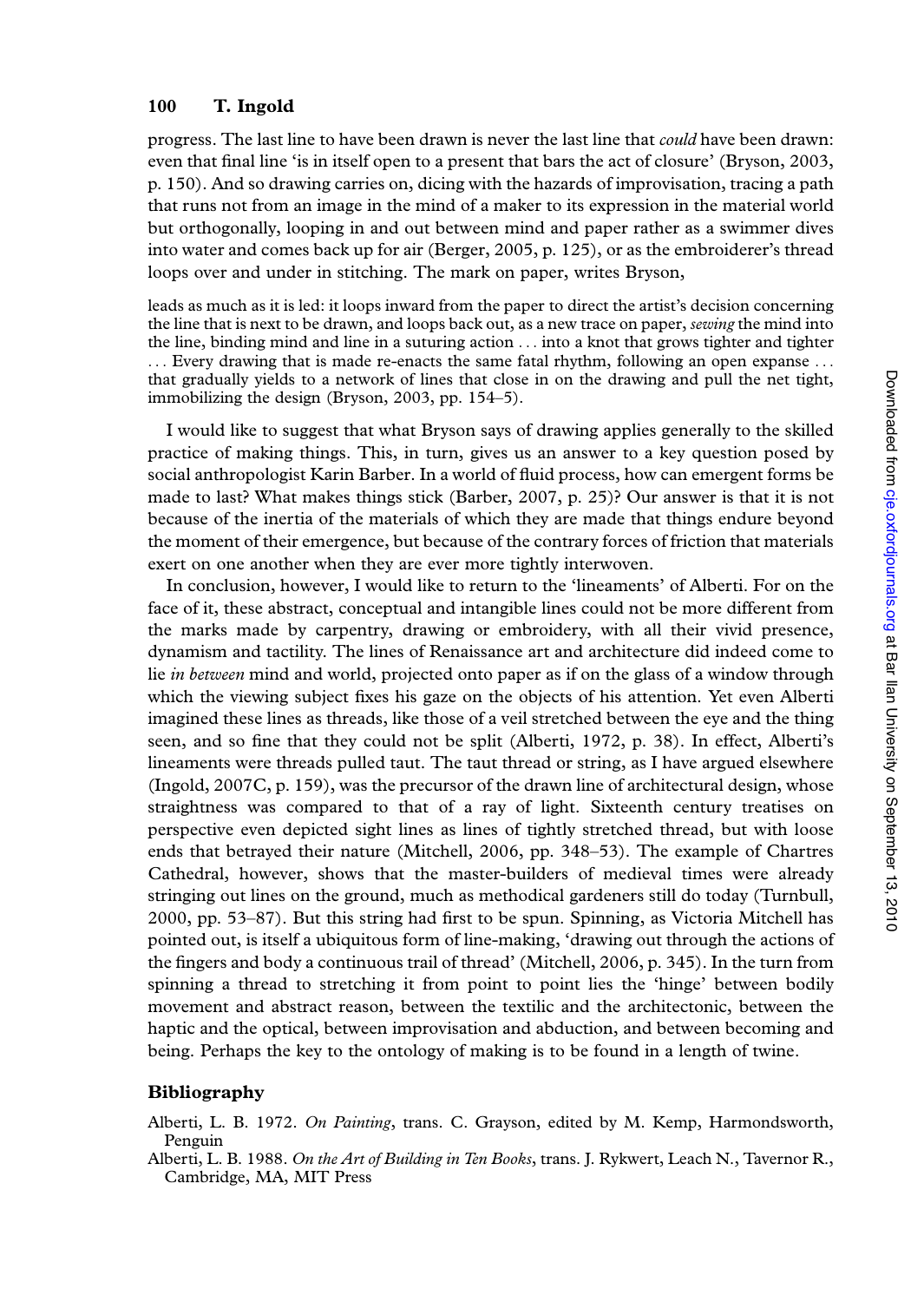- Barber, K. 2007. 'Improvisation and the art of making things stick', pp. 25–41 in Hallam, E. and Ingold, T. (eds), Creativity and Cultural Improvisation, Oxford, Berg
- Berger, J. 2005. in Savage, J. (ed.), Berger on Drawing, Cork, Occasional Press
- Billeter, J. F. 1990. The Chinese art of Writing, trans. J.-M. Clarke, Taylor M., New York, Rizzoli International
- Brand, S. 1994. How Buildings Learn: What Happens to Them After They're Built, London, Penguin
- Bryson, N. 2003. 'A walk for walk's sake', in de Zegher, C. (ed.), The Stage of Drawing: Gesture and Act, London, Tate Publishing/New York, The Drawing Center
- Deleuze, G. and Guattari, F. 2004. A Thousand Plateaus, trans. B. Massumi, London, Continuum
- Elkins, J. 1996. The Object Stares Back: on the Nature of Seeing, New York, Simon and Schuster
- Elkins, J. 2000. What Painting Is, London, Routledge
- Gell, A. 1998. Art and Agency, Oxford, Clarendon
- Gosden, C. 2005. What do objects want? *Journal of Archaeological Method and Theory*, vol. 12, no. 3, 193–211
- Harvey, J. 1974. Cathedrals of England and Wales, London, B.T. Batsford
- Heidegger, M. 1971. Poetry, Language, Thought, trans. A. Hofstadter, New York, Harper & Row Ingold, T. 2000A. Making culture and weaving the world, pp. 50–71 in Graves-Brown, P. (ed.), Matter, Materiality and Modern Culture, London, Routledge
- Ingold, T. 2000B. The Perception of the Environment: Essays on Livelihood, Dwelling and Skill, London, Routledge
- Ingold, T. 2001. From the transmission of representations to the education of attention, pp. 113– 53 in Whitehouse, H. (ed.), The Debated Mind: Evolutionary Psychology Versus Ethnography, Oxford, Berg
- Ingold, T. 2006. Walking the plank: meditations on a process of skill, pp. 65–80 in Dakers, J. R. (ed.), Defining Technological Literacy: Towards an Epistemological Framework, New York, Palgrave Macmillan
- Ingold, T. 2007A. 'Comment', pp. 313–17 in Jorge, V. O. and Thomas, J. (eds), Overcoming the Modern Invention of Material Culture, special issue of the Journal of Iberian Archaeology vol. 9/10, Porto, ADECAP
- Ingold, T. 2007B. Introduction to Part I, pp. 45–54 in Hallam, E. and Ingold, T. (eds), Creativity and Cultural Improvisation, Oxford, Berg
- Ingold, T. 2007C. Lines: a Brief History, London, Routledge
- Ingold, T. and Hallam, E. 2007. Creativity and cultural improvisation: an introduction, pp. 1–24 in Hallam, E. and Ingold, T. (eds), Creativity and Cultural Improvisation, Oxford, Berg
- Keller, C. M. 2001. Thought and production: insights of the practitioner, pp. 33–45 in Schiffer, M. B. (ed.), Anthropological Perspectives on Technology, Albuquerque, University of New Mexico Press
- Klee, P. 1961. in Spiller, J. (ed.), Notebooks, Volume 1: The Thinking Eye, London: Lund Humphries
- Klee, P. 1973. Noteboooks, Volume 2: The Nature of Nature, trans. H. Norden, edited by J. Spiller, London, Lund Humphries
- Knappett, C. 2005. Thinking Through Material Culture: an Interdisciplinary Perspective, Philadelphia, University of Pennsylvania Press
- Latour, B. 1993. We Have Never Been Modern, trans. C. Porter, Hemel Hempstead, Harvester Wheatsheaf
- Latour, B. 1999. Pandora's Hope: Essays on the Reality of Science Studies, Cambridge, MA, Harvard University Press
- Lefebvre, H. 2004. Rhythmanalysis: Space, Time and Everyday Life, London, Continuum
- Miller, D. 1998. Why some things matter, pp. 3–21 in Miller, D. (ed.), *Material Cultures*, London, UCL Press
- Mitchell, V. 1997. Textiles, text and techne, pp. 324–32 in Harrod, T. (ed.), Obscure Objects of Desire: Reviewing the Crafts in the Twentieth Century, London, Crafts Council
- Mitchell, V. 2006. Drawing threads from sight to site, Textile, vol. 4, no. 3, 340–61
- Pelegrin, J. 2005. Remarks about archaeological techniques and methods of knapping: elements of a cognitive approach to stone knapping, pp. 23–33 in Roux, V. and Bril, B. (eds), Stone